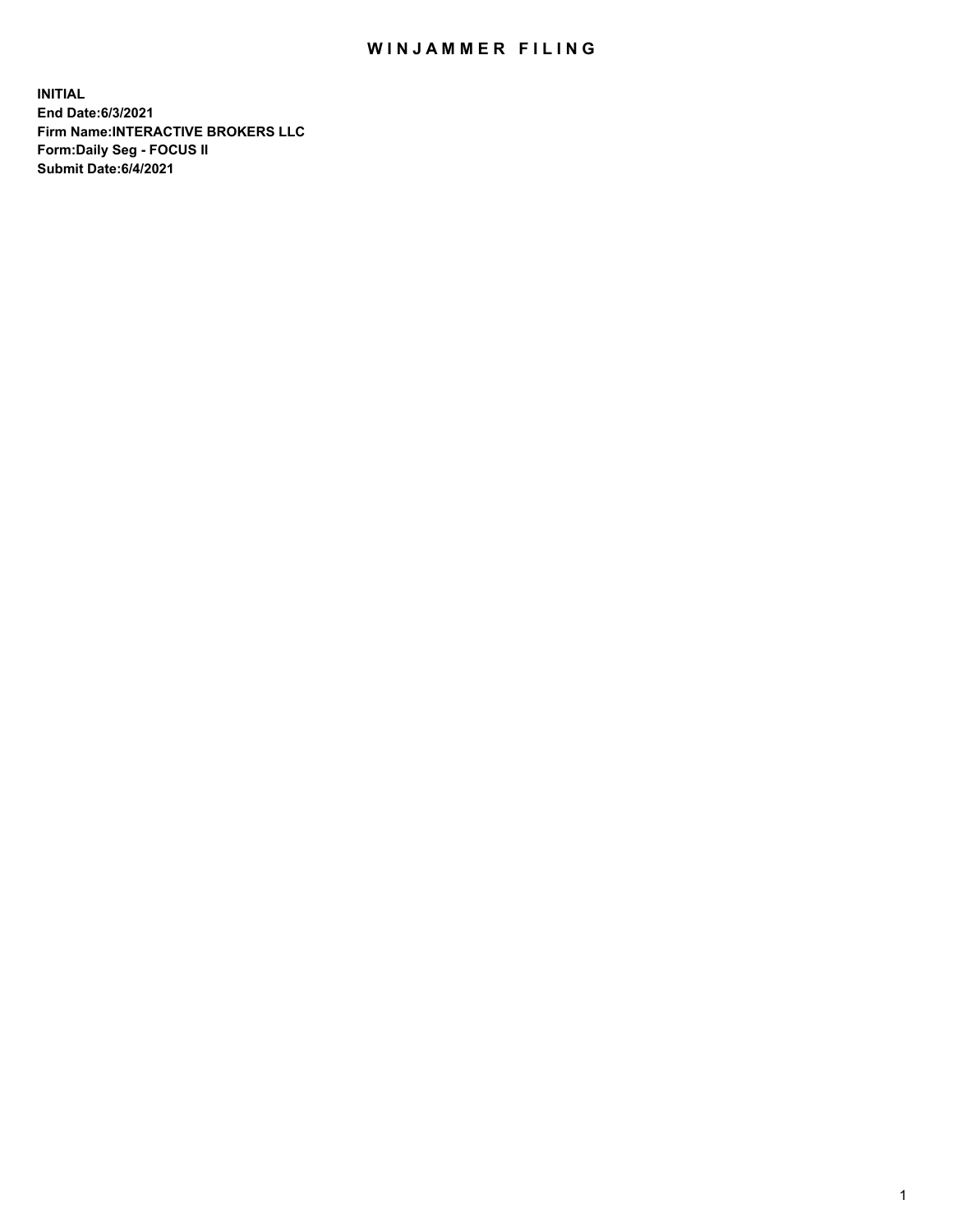**INITIAL End Date:6/3/2021 Firm Name:INTERACTIVE BROKERS LLC Form:Daily Seg - FOCUS II Submit Date:6/4/2021 Daily Segregation - Cover Page**

| Name of Company                                                                                                                                                                                                                                                                                                                | <b>INTERACTIVE BROKERS LLC</b>                                                                  |
|--------------------------------------------------------------------------------------------------------------------------------------------------------------------------------------------------------------------------------------------------------------------------------------------------------------------------------|-------------------------------------------------------------------------------------------------|
| <b>Contact Name</b>                                                                                                                                                                                                                                                                                                            | <b>James Menicucci</b>                                                                          |
| <b>Contact Phone Number</b>                                                                                                                                                                                                                                                                                                    | 203-618-8085                                                                                    |
| <b>Contact Email Address</b>                                                                                                                                                                                                                                                                                                   | jmenicucci@interactivebrokers.c<br>om                                                           |
| FCM's Customer Segregated Funds Residual Interest Target (choose one):<br>a. Minimum dollar amount: ; or<br>b. Minimum percentage of customer segregated funds required:% ; or<br>c. Dollar amount range between: and; or<br>d. Percentage range of customer segregated funds required between:% and%.                         | $\overline{\mathbf{0}}$<br>$\overline{\mathbf{0}}$<br>155,000,000 245,000,000<br>0 <sub>0</sub> |
| FCM's Customer Secured Amount Funds Residual Interest Target (choose one):<br>a. Minimum dollar amount: ; or<br>b. Minimum percentage of customer secured funds required:%; or<br>c. Dollar amount range between: and; or<br>d. Percentage range of customer secured funds required between:% and%.                            | $\overline{\mathbf{0}}$<br>$\mathbf 0$<br>80,000,000 120,000,000<br>0 <sub>0</sub>              |
| FCM's Cleared Swaps Customer Collateral Residual Interest Target (choose one):<br>a. Minimum dollar amount: ; or<br>b. Minimum percentage of cleared swaps customer collateral required:% ; or<br>c. Dollar amount range between: and; or<br>d. Percentage range of cleared swaps customer collateral required between:% and%. | $\overline{\mathbf{0}}$<br>$\underline{\mathbf{0}}$<br>0 <sub>0</sub><br>0 <sub>0</sub>         |

Attach supporting documents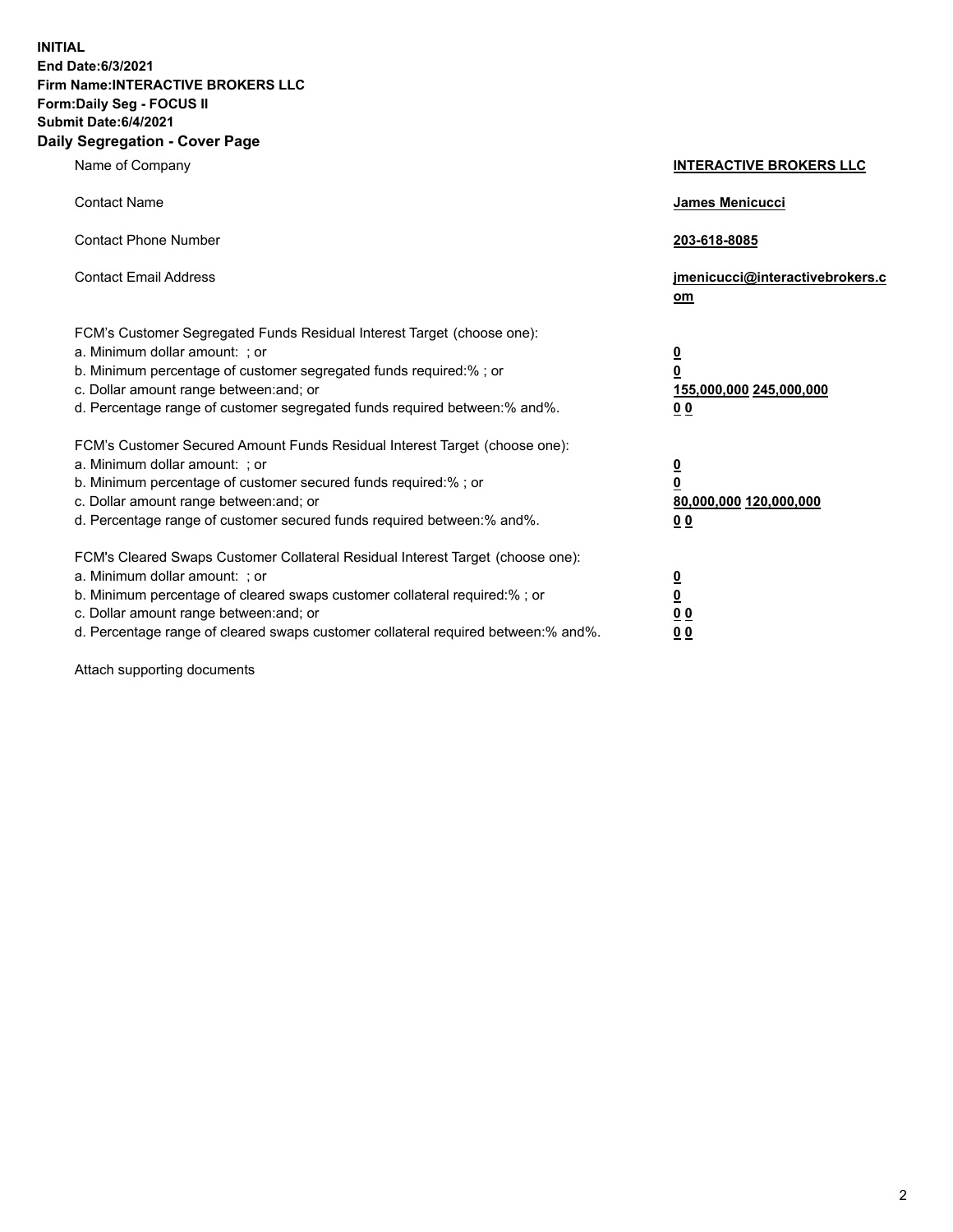## **INITIAL End Date:6/3/2021 Firm Name:INTERACTIVE BROKERS LLC Form:Daily Seg - FOCUS II Submit Date:6/4/2021 Daily Segregation - Secured Amounts**

|     | Dany Ocgregation - Occarea Anioants                                                         |                                   |
|-----|---------------------------------------------------------------------------------------------|-----------------------------------|
|     | Foreign Futures and Foreign Options Secured Amounts                                         |                                   |
|     | Amount required to be set aside pursuant to law, rule or regulation of a foreign            | $0$ [7305]                        |
|     | government or a rule of a self-regulatory organization authorized thereunder                |                                   |
| 1.  | Net ledger balance - Foreign Futures and Foreign Option Trading - All Customers             |                                   |
|     | A. Cash                                                                                     | 506,766,761 [7315]                |
|     | B. Securities (at market)                                                                   | $0$ [7317]                        |
| 2.  | Net unrealized profit (loss) in open futures contracts traded on a foreign board of trade   | 27,743,238 [7325]                 |
| 3.  | Exchange traded options                                                                     |                                   |
|     | a. Market value of open option contracts purchased on a foreign board of trade              | 104,862 [7335]                    |
|     | b. Market value of open contracts granted (sold) on a foreign board of trade                | $-12,533$ [7337]                  |
| 4.  | Net equity (deficit) (add lines 1. 2. and 3.)                                               | 534,602,328 [7345]                |
| 5.  | Account liquidating to a deficit and account with a debit balances - gross amount           | <b>5,231</b> [7351]               |
|     | Less: amount offset by customer owned securities                                            | 0 [7352] 5,231 [7354]             |
| 6.  | Amount required to be set aside as the secured amount - Net Liquidating Equity              | 534,607,559 [7355]                |
|     | Method (add lines 4 and 5)                                                                  |                                   |
| 7.  | Greater of amount required to be set aside pursuant to foreign jurisdiction (above) or line | 534,607,559 [7360]                |
|     | 6.                                                                                          |                                   |
|     | FUNDS DEPOSITED IN SEPARATE REGULATION 30.7 ACCOUNTS                                        |                                   |
| 1.  | Cash in banks                                                                               |                                   |
|     | A. Banks located in the United States                                                       | 91,003,857 [7500]                 |
|     | B. Other banks qualified under Regulation 30.7                                              | 0 [7520] 91,003,857 [7530]        |
| 2.  | Securities                                                                                  |                                   |
|     | A. In safekeeping with banks located in the United States                                   | 300,000,000 [7540]                |
|     | B. In safekeeping with other banks qualified under Regulation 30.7                          | 0 [7560] 300,000,000 [7570]       |
| 3.  | Equities with registered futures commission merchants                                       |                                   |
|     | A. Cash                                                                                     | $0$ [7580]                        |
|     | <b>B.</b> Securities                                                                        | $0$ [7590]                        |
|     | C. Unrealized gain (loss) on open futures contracts                                         | $0$ [7600]                        |
|     | D. Value of long option contracts                                                           | $0$ [7610]                        |
|     | E. Value of short option contracts                                                          | 0 [7615] 0 [7620]                 |
| 4.  | Amounts held by clearing organizations of foreign boards of trade                           |                                   |
|     | A. Cash                                                                                     | $0$ [7640]                        |
|     | <b>B.</b> Securities                                                                        | $0$ [7650]                        |
|     | C. Amount due to (from) clearing organization - daily variation                             | $0$ [7660]                        |
|     | D. Value of long option contracts                                                           | $0$ [7670]                        |
|     | E. Value of short option contracts                                                          | 0 [7675] 0 [7680]                 |
| 5.  | Amounts held by members of foreign boards of trade                                          |                                   |
|     | A. Cash                                                                                     | 261,985,253 [7700]                |
|     | <b>B.</b> Securities                                                                        | $0$ [7710]                        |
|     | C. Unrealized gain (loss) on open futures contracts                                         | 4,098,021 [7720]                  |
|     | D. Value of long option contracts                                                           | 104,862 [7730]                    |
|     | E. Value of short option contracts                                                          | -12,533 [7735] 266,175,603 [7740] |
| 6.  | Amounts with other depositories designated by a foreign board of trade                      | $0$ [7760]                        |
| 7.  | Segregated funds on hand                                                                    | $0$ [7765]                        |
| 8.  | Total funds in separate section 30.7 accounts                                               | 657,179,460 [7770]                |
| 9.  | Excess (deficiency) Set Aside for Secured Amount (subtract line 7 Secured Statement         | 122,571,901 [7380]                |
|     | Page 1 from Line 8)                                                                         |                                   |
| 10. | Management Target Amount for Excess funds in separate section 30.7 accounts                 | 80,000,000 [7780]                 |
| 11. | Excess (deficiency) funds in separate 30.7 accounts over (under) Management Target          | 42,571,901 [7785]                 |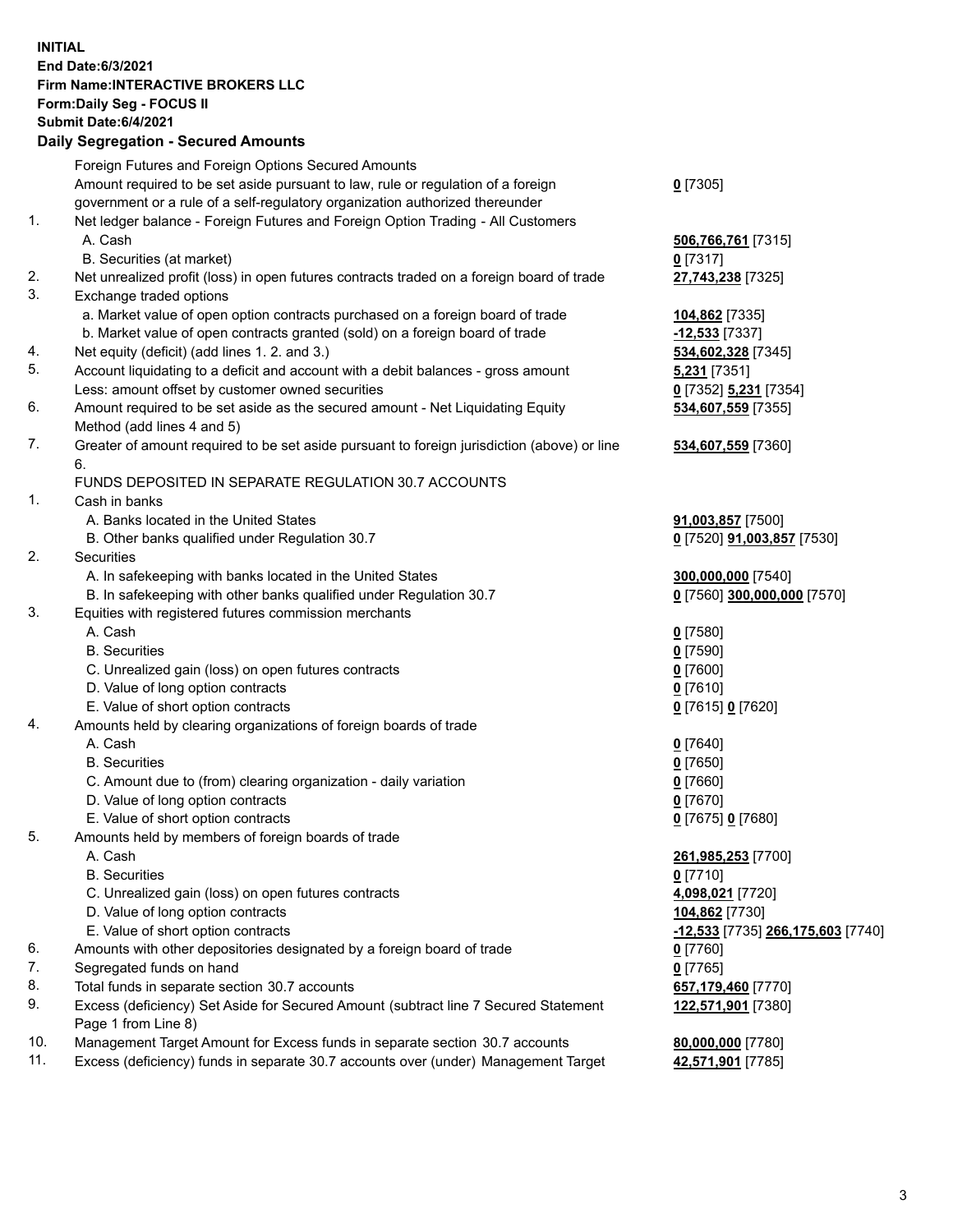**INITIAL End Date:6/3/2021 Firm Name:INTERACTIVE BROKERS LLC Form:Daily Seg - FOCUS II Submit Date:6/4/2021 Daily Segregation - Segregation Statement** SEGREGATION REQUIREMENTS(Section 4d(2) of the CEAct) 1. Net ledger balance A. Cash **6,728,324,713** [7010] B. Securities (at market) **0** [7020] 2. Net unrealized profit (loss) in open futures contracts traded on a contract market **243,008,549** [7030] 3. Exchange traded options A. Add market value of open option contracts purchased on a contract market **321,291,371** [7032] B. Deduct market value of open option contracts granted (sold) on a contract market **-237,368,689** [7033] 4. Net equity (deficit) (add lines 1, 2 and 3) **7,055,255,944** [7040] 5. Accounts liquidating to a deficit and accounts with debit balances - gross amount **1,267,017** [7045] Less: amount offset by customer securities **0** [7047] **1,267,017** [7050] 6. Amount required to be segregated (add lines 4 and 5) **7,056,522,961** [7060] FUNDS IN SEGREGATED ACCOUNTS 7. Deposited in segregated funds bank accounts A. Cash **1,566,193,524** [7070] B. Securities representing investments of customers' funds (at market) **3,298,500,000** [7080] C. Securities held for particular customers or option customers in lieu of cash (at market) **0** [7090] 8. Margins on deposit with derivatives clearing organizations of contract markets A. Cash **1,985,806,537** [7100] B. Securities representing investments of customers' funds (at market) **323,153,698** [7110] C. Securities held for particular customers or option customers in lieu of cash (at market) **0** [7120] 9. Net settlement from (to) derivatives clearing organizations of contract markets **3,720,526** [7130] 10. Exchange traded options A. Value of open long option contracts **320,747,333** [7132] B. Value of open short option contracts **-237,081,041** [7133] 11. Net equities with other FCMs A. Net liquidating equity **0** [7140] B. Securities representing investments of customers' funds (at market) **0** [7160] C. Securities held for particular customers or option customers in lieu of cash (at market) **0** [7170] 12. Segregated funds on hand **0** [7150] 13. Total amount in segregation (add lines 7 through 12) **7,261,040,577** [7180] 14. Excess (deficiency) funds in segregation (subtract line 6 from line 13) **204,517,616** [7190] 15. Management Target Amount for Excess funds in segregation **155,000,000** [7194] **49,517,616** [7198]

16. Excess (deficiency) funds in segregation over (under) Management Target Amount Excess